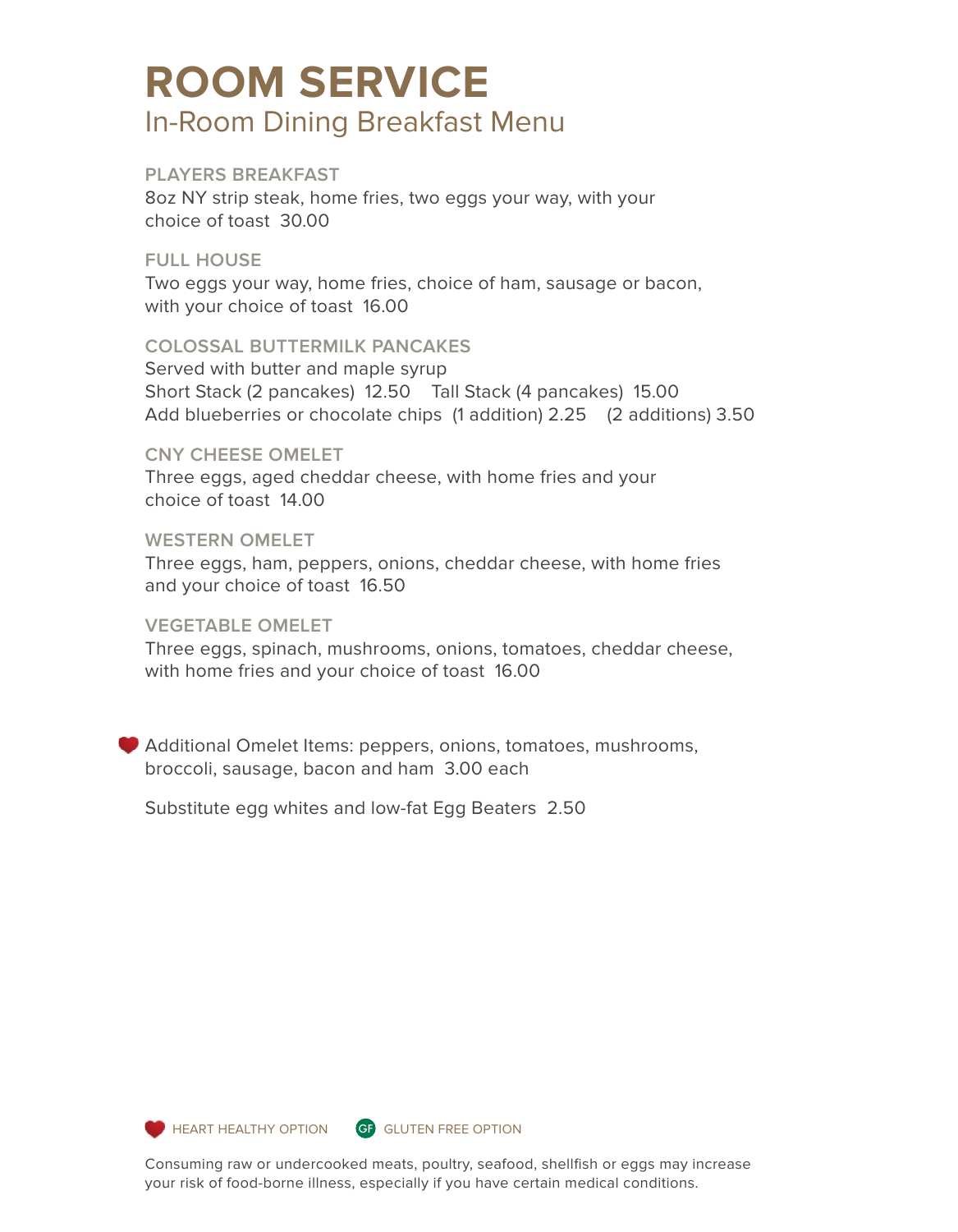# **ROOM SERVICE** In-Room Dining Breakfast Menu

# **CHALLAH FRENCH TOAST**

Thick slices of our challah bread, served with maple syrup and a dusting of powdered sugar 15.00

## **SEASONAL FRUIT AND YOGURT**

The best in-season melons the market has to offer 13.00

**COLD CEREAL** Includes your choice of Frosted Flakes, Raisin Bran, or Cheerios with milk 8.00

#### **HOT CEREAL**

McCann's oatmeal, raisins and brown sugar 9.50

## **SIDES**

GF Applesauce 5.00 Toast 4.00 English Muffin 3.50 Seasoned Home Fries 5.00 Extra Egg 4.00 Fresh Fruit 7.50 Corned Beef Hash 9.00 Sausage, Ham or Bacon 6.00 Turkey Bacon 6.50 Cottage Cheese 4.50 Bagel with Cream Cheese 5.00

# **BEVERAGES**

Selection of Soda 20oz 5.50 Assorted Teas 4.00 Saranac Root Beer 6.00 Hot Chocolate 20oz 8.00 Pure Leaf Tea 5.00 Milk or Chocolate Milk 16oz 4.50 Assorted Fruit Juices 5.00 V-8 Juice 5.00 Bottled Water 5.00 Voss Water 6.00 Sparkling Water 5.00 Freshly Brewed Coffee Regular or Decaf 20oz pot 10.00 / 40oz pot 14.00 Rockstar Energy Drink 16oz 7.50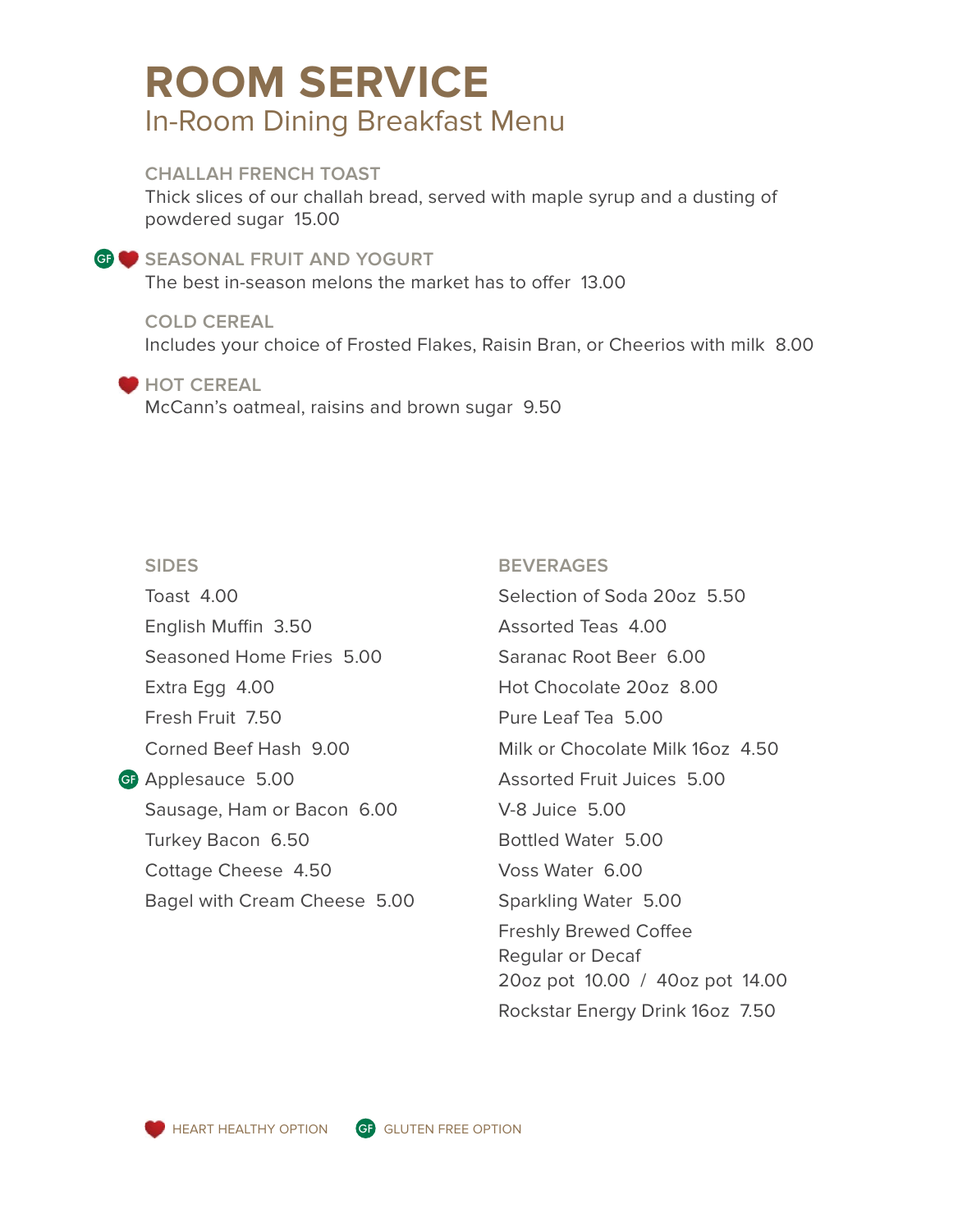# **ROOM SERVICE** In-Room Dining Appetizers & More

# **CRISPY CHICKEN STRIPS**

5 chicken tenders deep fried to golden brown, choice of sauce: Buffalo, BBQ or Honey Mustard 15.50

25 pieces 55.00

#### **CHICKEN WINGS**

8 chicken wings, cooling celery sticks, blue cheese 20.50 Hot, Mild, Everything or Garlic

50 pieces 82.50

#### **MOZZARELLA STICKS**

5 mozzarella sticks fried to golden brown, with marinara sauce 12.50

25 pieces 55.00

#### **COMBO PLATTER**

Chicken strips, onion rings, mozzarella sticks, marinara and choice of two sauces 18.50

**LOADED FRIES**

Bacon, cheddar cheese sauce and scallions 9.00





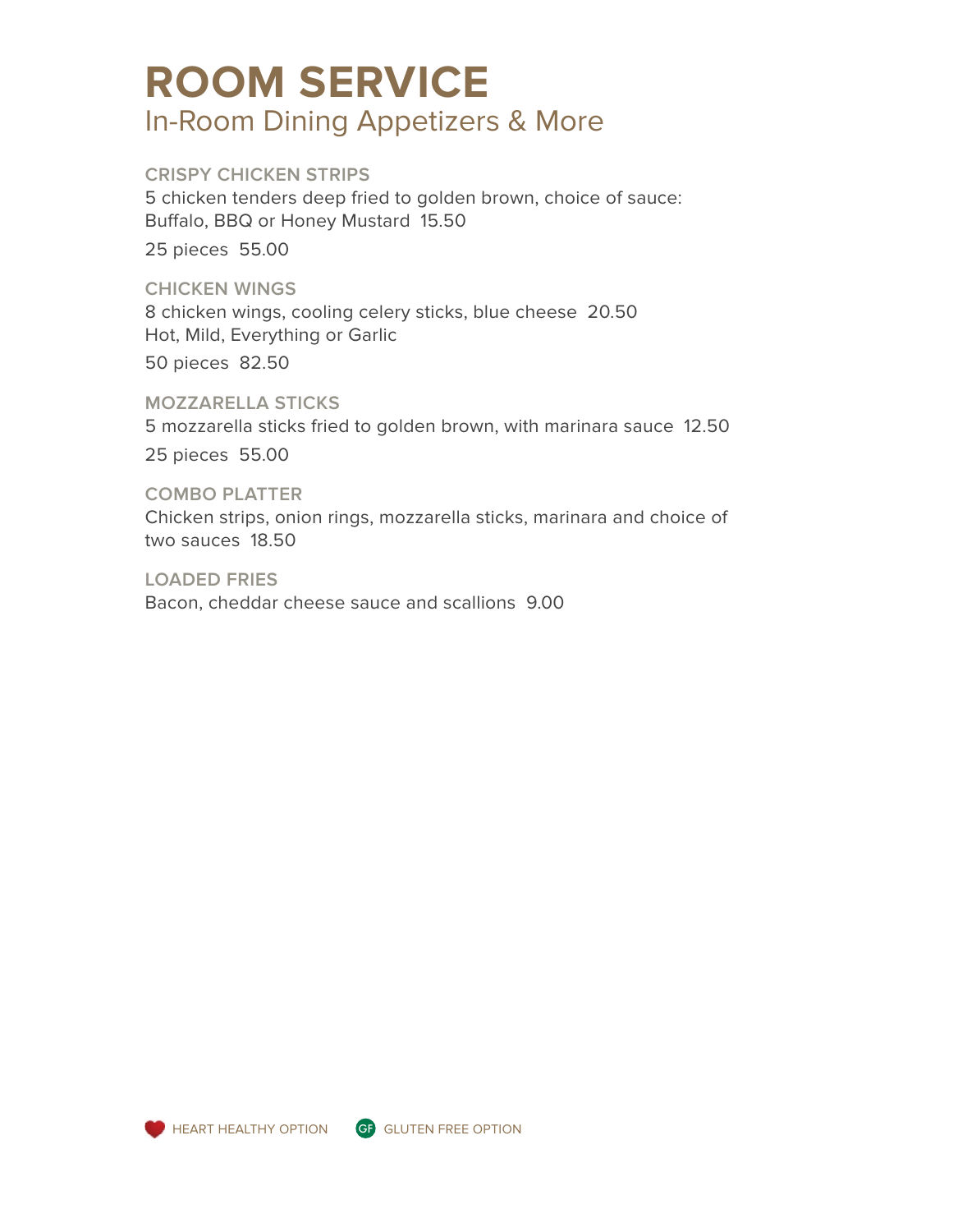# **ROOM SERVICE** In-Room Dining Soups & Salads

**SALADS** 

# CLASSIC COBB

Romaine, grilled chicken, hard-boiled egg, blue cheese, NY cheddar cheese, bacon, tomatoes, avocado, choice of dressing 19.50

# **THE GREEK** GF

Romaine, cucumber, crumbled feta cheese, Mediterranean olives, tomatoes, pickled onions, red pepper, choice of dressing 18.00

Add grilled chicken 6.00 Add grilled shrimp 9.50

**CAESAR SALAD**

Romaine, croutons, pecorino cheese, Caesar dressing 12.50

Add grilled chicken 6.00 Add grilled shrimp 9.50

#### **SOUPS**

**CHICKEN NOODLE** Bowl 10.50

**NEW ENGLAND CLAM CHOWDER** Bowl 12.00

**FRENCH ONION** Bowl 12.75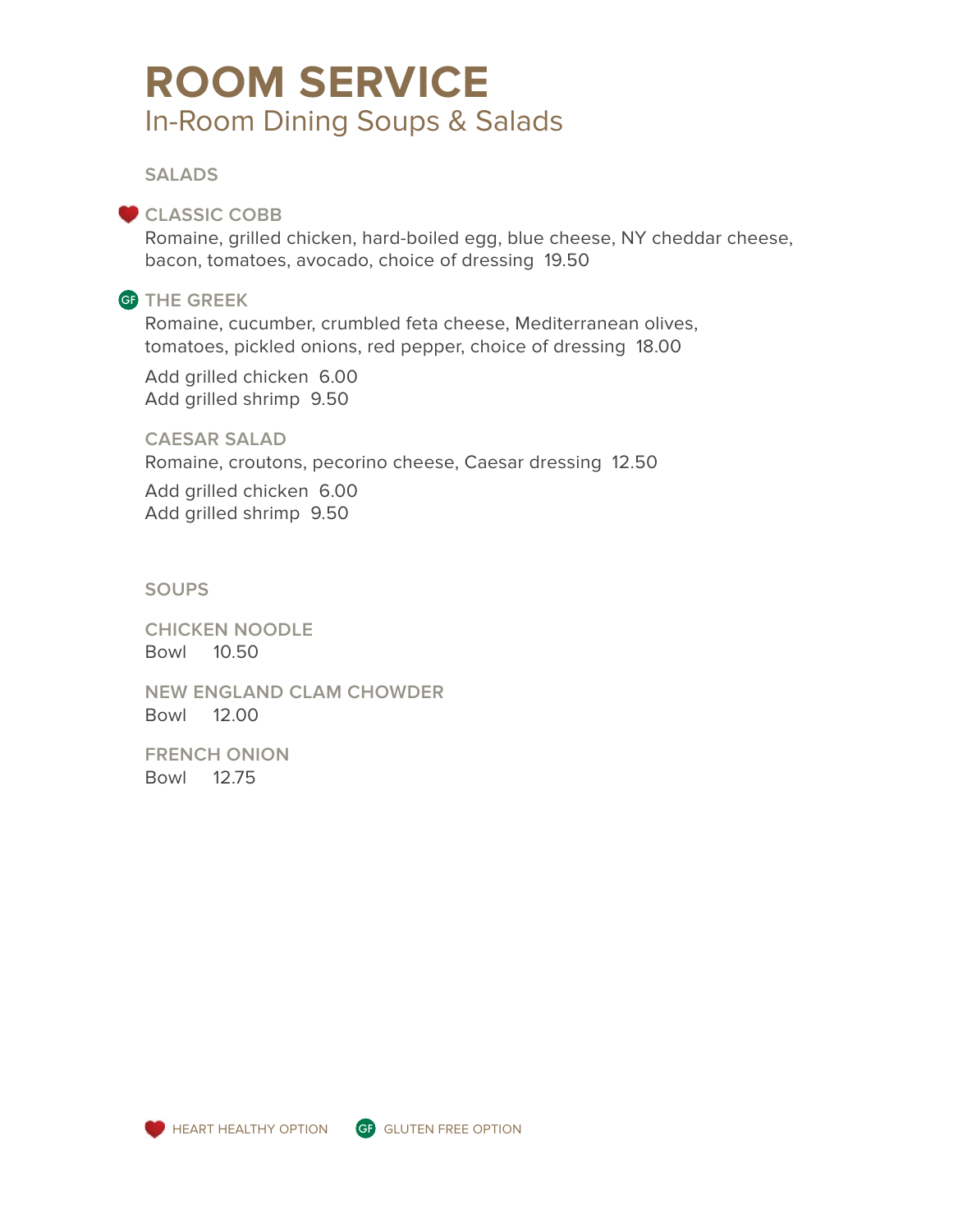# **ROOM SERVICE** In-Room Dining Lunch Menu

# **SANDWICHES**

All sandwiches served on choice of bread with kettle chips and dill pickle Substitute fries for an additional 2.25

# **EMERALD CLUB**

House roast turkey or ham with Applewood smoked bacon, lettuce, tomato and mayonnaise on toast 17.00

# **BLT**

Applewood smoked bacon, lettuce, tomato and mayonnaise on toast 16.00

**CHICKEN CAESAR WRAP** Grilled chicken breast, crispy romaine, pecorino, Caesar dressing in a pesto wrap 15.50

# **HOT SANDWICHES**

All sandwiches served with crinkle cut fries

# GF GRILLED CHEESE

New York State cheddar cheese on white bread, dill pickle 11.00

#### **BUFFALO CHICKEN WRAP**

Fried chicken tenders, tomato, mozzarella cheese, romaine, Buffalo style dressing, wrapped in a bell pepper flour tortilla 16.00

# **MARINATED CHICKEN SANDWICH**

Grilled chicken breast, bacon, tomato, romaine, avocado ranch on grilled ciabatta 14.50

**REUBEN**  Corned beef, Swiss, sauerkraut, Thousand Island dressing on buttered griddled rye 16.75



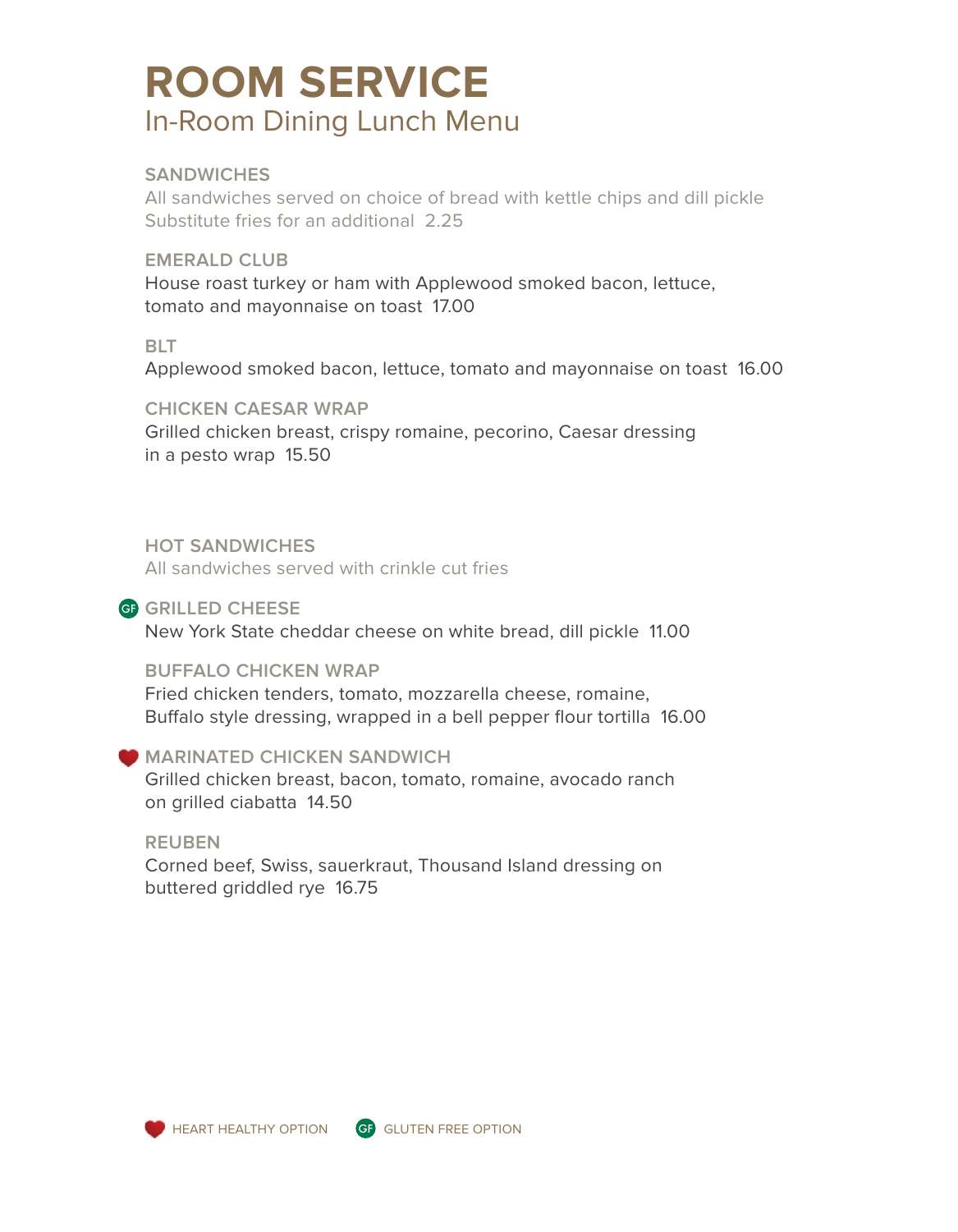# **ROOM SERVICE** In-Room Dining Lunch Menu

# **SPECIALTY BURGERS**

All burgers served with lettuce, tomato, and onion on a brioche roll with seasoned crinkle cut fries and dill pickle GF Gluten free bun available on request

# **HAMBURGER OR CHEESEBURGER**

Half-pound burger patty, grilled to your preference, lettuce, tomato, onion, choice of: American, cheddar, Swiss or provolone cheese served on a toasted brioche bun 17.00

Add bacon, mushrooms, grilled onions, peppers 1.50 each

# **PORTOBELLO BURGER (vegetarian)**

Portobello mushroom, roasted red pepper, onions, spinach, roasted tomatoes, boursin cheese on a multi-grain roll, served with terra chips 17.00

#### **BEYOND BURGER (vegan)**

Vegan burger, vegan cheddar, lettuce, tomato, onion, pickle, served with terra chips 17.00

#### **HOFMANN HOT DOG**

¼ lb griddled hot dog, on a toasted brioche bun, served with seasoned crinkle cut fries, dill pickle, sauerkraut or cheddar cheese sauce 11.50





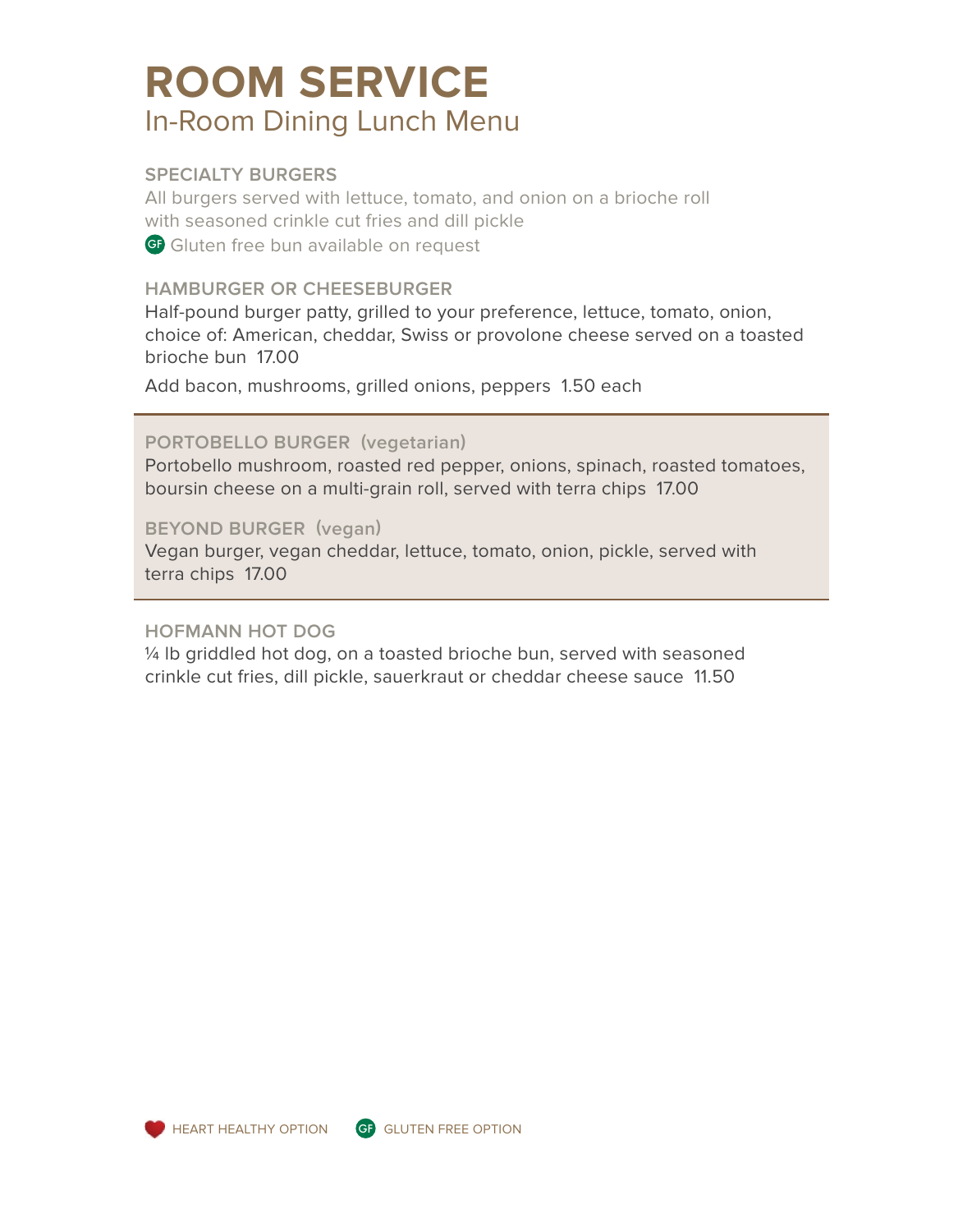# **ROOM SERVICE** In-Room Dining Dinner Menu

# **AMERICAN CLASSICS**

Served with rolls, buttery and smooth mashed potatoes, seasonal vegetables, and choice of side salad or chicken noodle soup Upgrade to clam chowder or Caesar salad 2.00

**ROAST TURKEY DINNER** Roast turkey, stuffing, turkey gravy 24.00

**FRIED HADDOCK DINNER** Emerald classic breading, fried golden brown, fries and coleslaw served with tartar sauce 22.00

**NY STRIP STEAK** Grilled 8oz NY strip 30.00



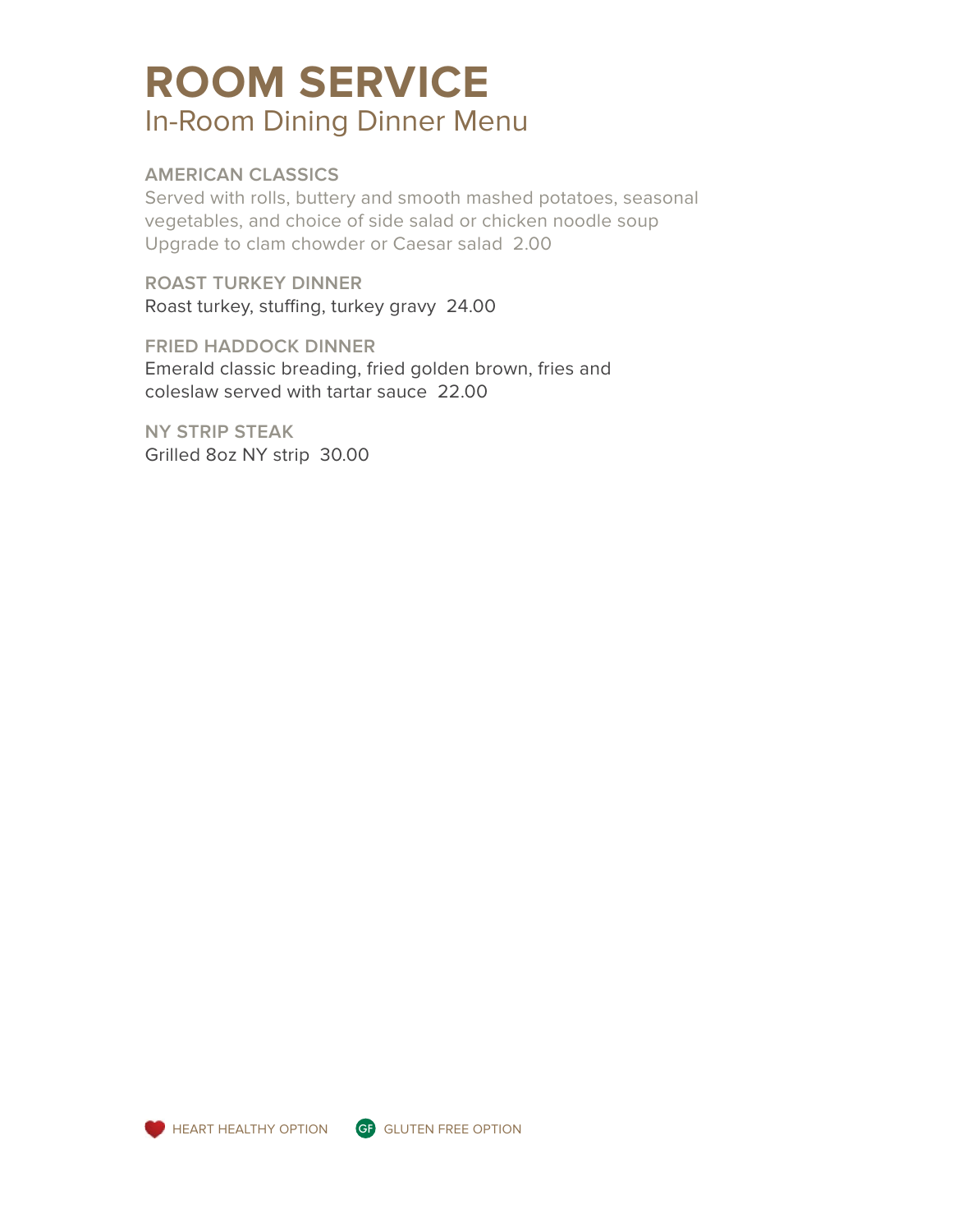# **ROOM SERVICE** In-Room Dining Dinner & Dessert Menu

**PASTAS** Served with soup or salad and garlic bread

**SPAGHETTI AND MEATBALLS** Spaghetti, marinara sauce, three meatballs 18.00

**SHRIMP SCAMPI** Jumbo shrimp, garlic, diced tomato, lemon, white wine butter sauce over spaghetti 30.00

**CHICKEN PARMESAN** Breaded chicken breast, mozzarella cheese, spaghetti, marinara and garlic bread 23.00

# **SIDES**

Mashed potatoes with gravy 5.25 Crinkle cut fries 5.25 Seasonal vegetables 5.25

Coleslaw 4.75 House salad 6.50 Fresh fruit cup 7.25

# **DESSERTS**

**CARAMEL APPLE UPSIDE DOWN CAKE** With vanilla bean ice cream 11.50

**NY STYLE CHEESECAKE** Cheesecake topped with strawberries, whipped cream 11.00

**CARROT CAKE** Layers of moist carrot cake, raisins, walnuts, pineapple, cream cheese icing 11.00

**BIG CHOCOLATE CAKE** Chocolate pudding between two layers of dark, moist chocolate cake 11.00



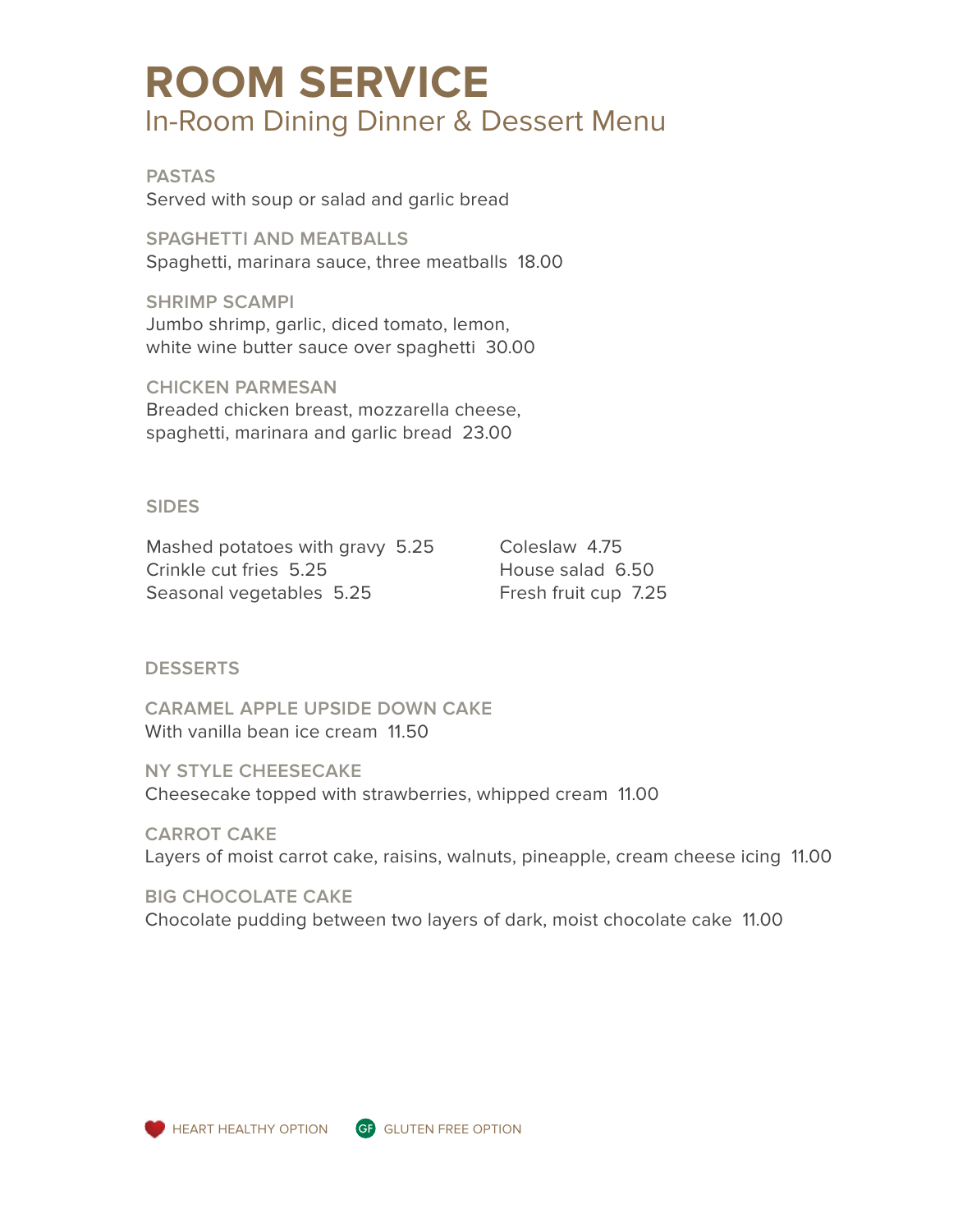# **ROOM SERVICE** In-Room Dining Late Night Menu

Menu served 12:00am – 6:00am, seven days a week

# **BREAKFAST**

#### **FULL HOUSE**

Two eggs your way, home fries, choice of ham, sausage or bacon, with your choice of toast 16.00

# **PLAYERS BREAKFAST**

8oz NY strip steak, home fries, two eggs your way, with your choice of toast 30.00

**COLOSSAL BUTTERMILK PANCAKES** Served with butter and maple flavor syrup

Short Stack (2 pancakes) 12.50

Tall Stack (4 pancakes) 15.00

Add blueberries or chocolate chips (1 addition) 2.25 (2 additions) 3.50

# **CNY CHEESE OMELET**

Three eggs, aged cheddar cheese, with home fries and your choice of toast 14.00

#### **WESTERN OMELET**

Three eggs, ham, peppers, onions, cheddar cheese, with home fries and your choice of toast 16.50

## **APPETIZERS**

**CRISPY CHICKEN STRIPS** Chicken tenders deep fried to golden brown, choice of sauce 15.50 Buffalo, BBQ or Honey Mustard

#### **CHICKEN WINGS**

8 chicken wings, celery sticks, blue cheese 20.50 Hot, Mild, Everything or Garlic

## **MOZZARELLA STICKS** Fried to golden brown with marinara

sauce 12.50

## **LOADED FRIES**

Bacon, cheddar cheese sauce and scallions 9.00

## **COMBO BASKET**

Chicken strips, onion rings, mozzarella sticks, marinara and choice of two sauces 18.50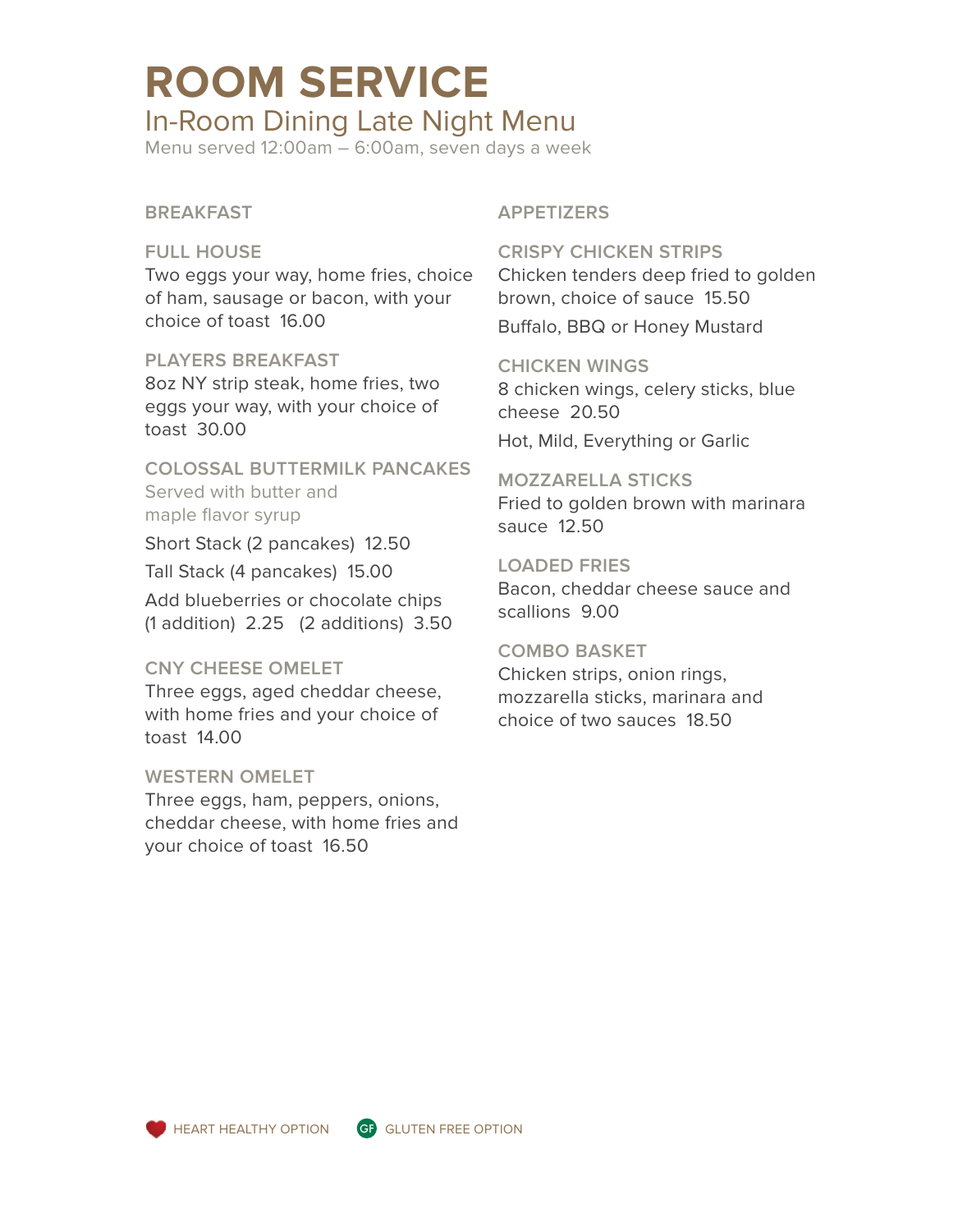# **ROOM SERVICE**

# In-Room Dining Late Night Menu

Menu served 12:00am – 6:00am, seven days a week

**SANDWICHES** Served with French fries and a dill pickle

**MARINATED CHICKEN SANDWICH**

Grilled chicken breast, bacon, tomato, romaine, avocado ranch on grilled ciabatta 14.50

## **REUBEN**

Corned beef, Swiss, sauerkraut, Thousand Island dressing on buttered griddled rye 16.75

## **TURKEY CLUB**

House roast turkey with Applewood smoked bacon, lettuce, tomato and mayonnaise on toast 17.00

# **BUFFALO CHICKEN WRAP**

Fried chicken tenders, tomato, mozzarella cheese, romaine, Buffalo style dressing, wrapped in a bell pepper flour tortilla 16.00

#### **SALAD**

#### **CAESAR SALAD**

Romaine, croutons, pecorino, Caesar dressing 12.50

Add grilled chicken 6.00 or shrimp 9.50

**BURGERS** Served with French fries and a dill pickle

## **CHEESEBURGER**

Half-pound burger patty, grilled to your preference, lettuce, tomato, onion, choice of cheese: American, cheddar, Swiss, provolone 17.00

Add Bacon 1.50

## **HAMBURGER**

Half-pound burger patty, grilled to your preference, lettuce, tomato, onion 17.00

# **PORTOBELLO BURGER (vegetarian)**

Portobello mushroom, roasted red pepper, onions, spinach, roasted tomatoes, boursin cheese on a multi-grain roll, served with terra chips 17.00

# **BEYOND BURGER (vegan)**

Vegan burger, vegan cheddar, lettuce, tomato, onion, pickle, served with terra chips 17.00

#### **ENTREES**

Served with rolls and choice of side salad or chicken noodle soup

Upgrade to clam chowder or Caesar salad 2.00

# **CHICKEN PARMESAN**

Breaded chicken breast, mozzarella cheese, spaghetti, marinara and garlic bread 23.00

#### **FRIED HADDOCK DINNER**

Emerald classic breading, fried golden brown, fries and coleslaw served with tartar sauce 22.00

#### **8OZ NY STRIP STEAK**

Served with rolls, mashed potatoes, vegetables and choice of side salad or chicken noodle soup 30.00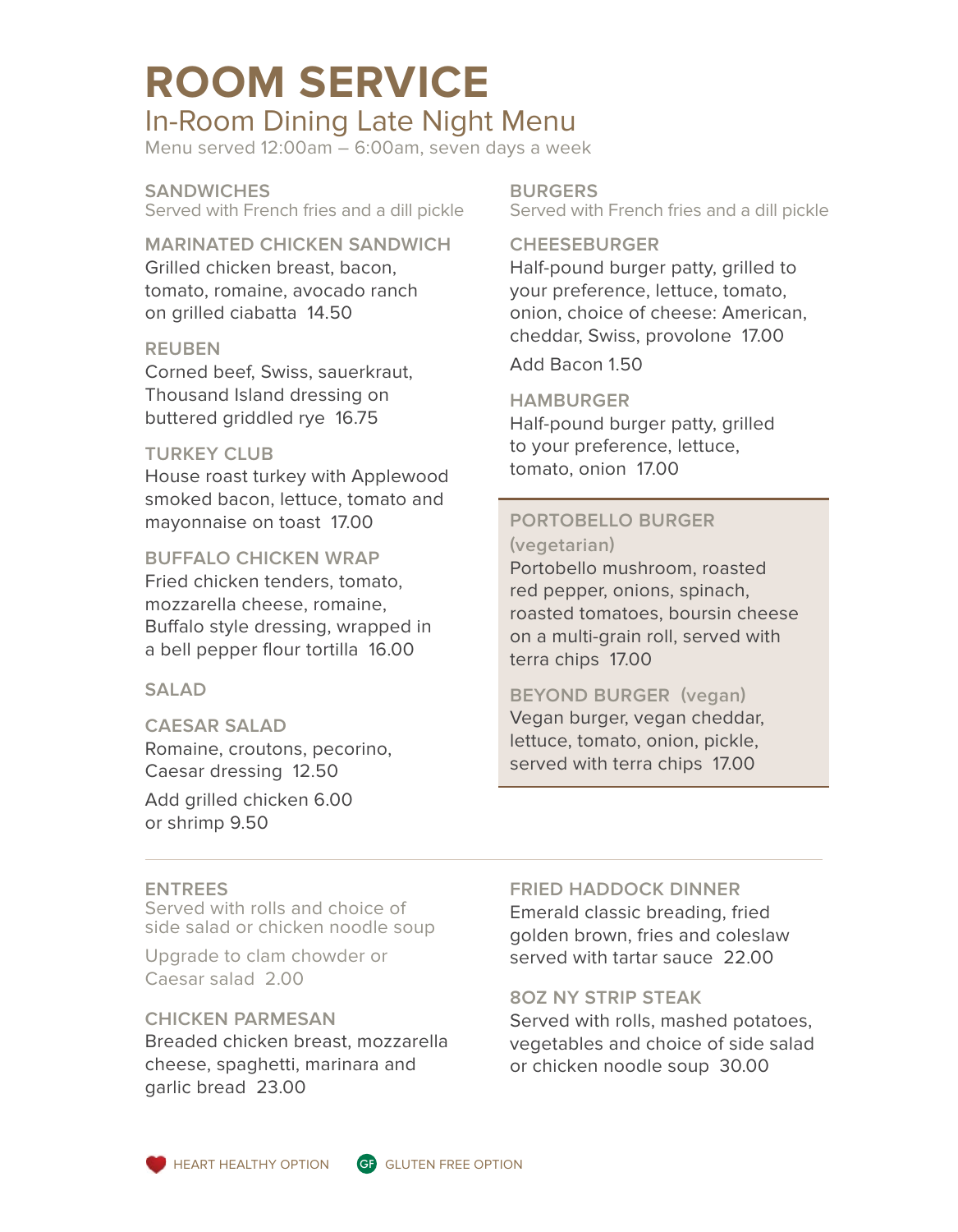# **ROOM SERVICE** In-Room Dining Drink Menu

Available Monday – Saturday, 8am – 12:30am and Sunday, 10am – 12:30am

| <b>WHITE WINE</b>                                                                                                              | <b>GLASS/BOTTLE</b>   |
|--------------------------------------------------------------------------------------------------------------------------------|-----------------------|
| <b>CHARDONNAY</b><br>Kendall Jackson Chardonnay (CA)<br>Cakebread Chardonnay (CA)                                              | \$10/\$44<br>\$78     |
| <b>PINOT GRIGIO</b><br>Ruffino Pinot Grigio (Italy)<br>Cliffhanger Pinot Grigio (Italy)                                        | \$10/\$44<br>\$78     |
| <b>SAUVIGNON BLANC</b><br>Matua Sauvignon Blanc (New Zealand)<br>Cloudy Bay Sauvignon Blanc (New Zealand)                      | \$10/\$44<br>\$62     |
| <b>RIESLING</b><br>White Birch (Skaneateles Lake, NY)<br>Hermann J. Wiemer Dry (Finger Lakes, NY)                              | \$10/\$44<br>\$48     |
| <b>WHITE ZINFANDEL</b><br>Sutter Home White Zinfandel (CA)                                                                     | \$10/\$44             |
| <b>RED WINES</b>                                                                                                               |                       |
| <b>CABERNET SAUVIGNON</b><br>Robert Mondavi Cabernet Sauvignon (Sonoma, CA)<br>Stags Leap Winery Cabernet Sauvignon (Napa, CA) | \$12/\$52<br>\$84     |
| <b>MERLOT</b><br>Rodney Strong Merlot (Sonoma, CA)<br>Freemark Abbey Merlot (Napa, CA)                                         | \$10/\$44<br>\$78     |
| <b>PINOT NOIR</b><br>La Crema Pinot Noir (Sonoma, CA)<br>Resonance Pinot Noir (Oregon)                                         | \$12/\$52<br>\$78     |
| <b>SPARKLING WINES</b><br>Mionetto Prosecco (Italy)<br>Moët & Chandon Champagne (France)<br>Dom Perignon Champagne France      | \$55<br>\$95<br>\$340 |